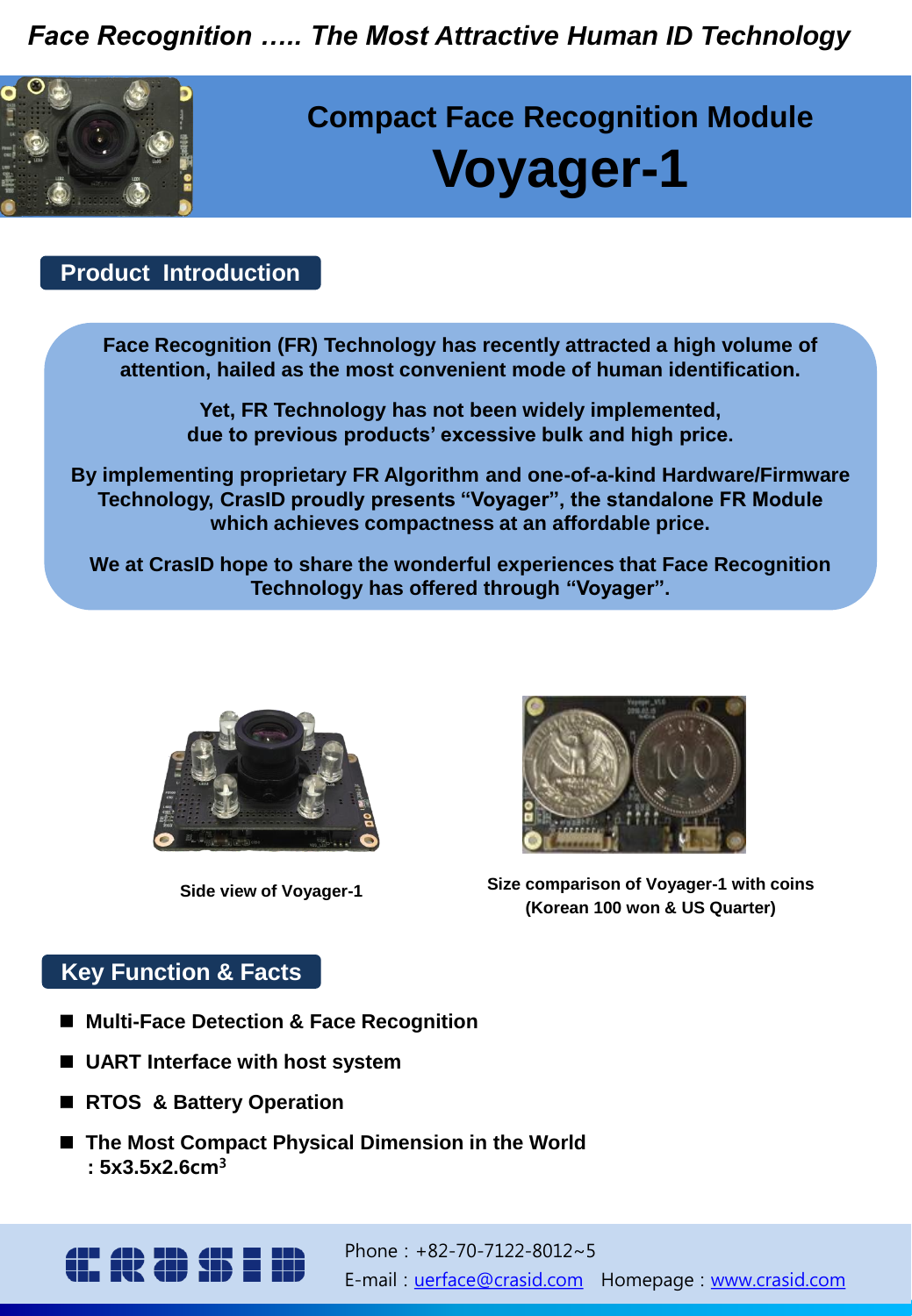### **Hardware Specification**

| AP / Memory                | ARM9 with 4MB Flash and 8MB dRAM           |
|----------------------------|--------------------------------------------|
| Camera Sensor              | VGA CIS                                    |
| <b>LED</b>                 | 6EA 850nm IR LEDs                          |
| <b>Illumination</b>        | 0 Lux $\sim$ 1,500 Lux                     |
| Interface                  | UART 9.6kbps ~ 1.5Mbps (I/O level: 3.3V)   |
| <b>GPIO</b>                | 1 pin (I/O level: 3.3V): Industry use only |
| <b>Power Consumption</b>   | 1.75W                                      |
| <b>Working Temperature</b> | $-10C - 60C$                               |
| Size                       | 5cm x 3.5cm x $2.6$ cm <sup>3</sup>        |

#### **Software Specification**

| <b>OS</b>           | v-RTOS v1.0                            |
|---------------------|----------------------------------------|
| Protocol            | Voyager v1.0                           |
| <b>Booting Time</b> | $< 0.5$ sec                            |
| <b>SDK</b>          | Android<br>Linux<br>Windows<br>Arduino |

#### **Face Recognition Algorithm (UerFace) Specification**

| Version                     | V2.0.14.2                                                                                                     |
|-----------------------------|---------------------------------------------------------------------------------------------------------------|
| <b>FAR</b>                  | 0.1% - 0.001% (Selectable)                                                                                    |
| <b>Face Detection</b>       | 5 faces (Detection Distance : $\sim$ 1.5m)                                                                    |
| <b>Face Registration</b>    | 10 FacelD (2 poses registration / FacelD)                                                                     |
| <b>Recognition Time</b>     | $<$ 1 sec                                                                                                     |
| <b>Recognition Distance</b> | $40cm \sim 60cm$ (recommended)                                                                                |
| Remarks                     | Indoor environment away from direct sunlight<br>Indoor environment away from strong IR lighting sources<br>2. |